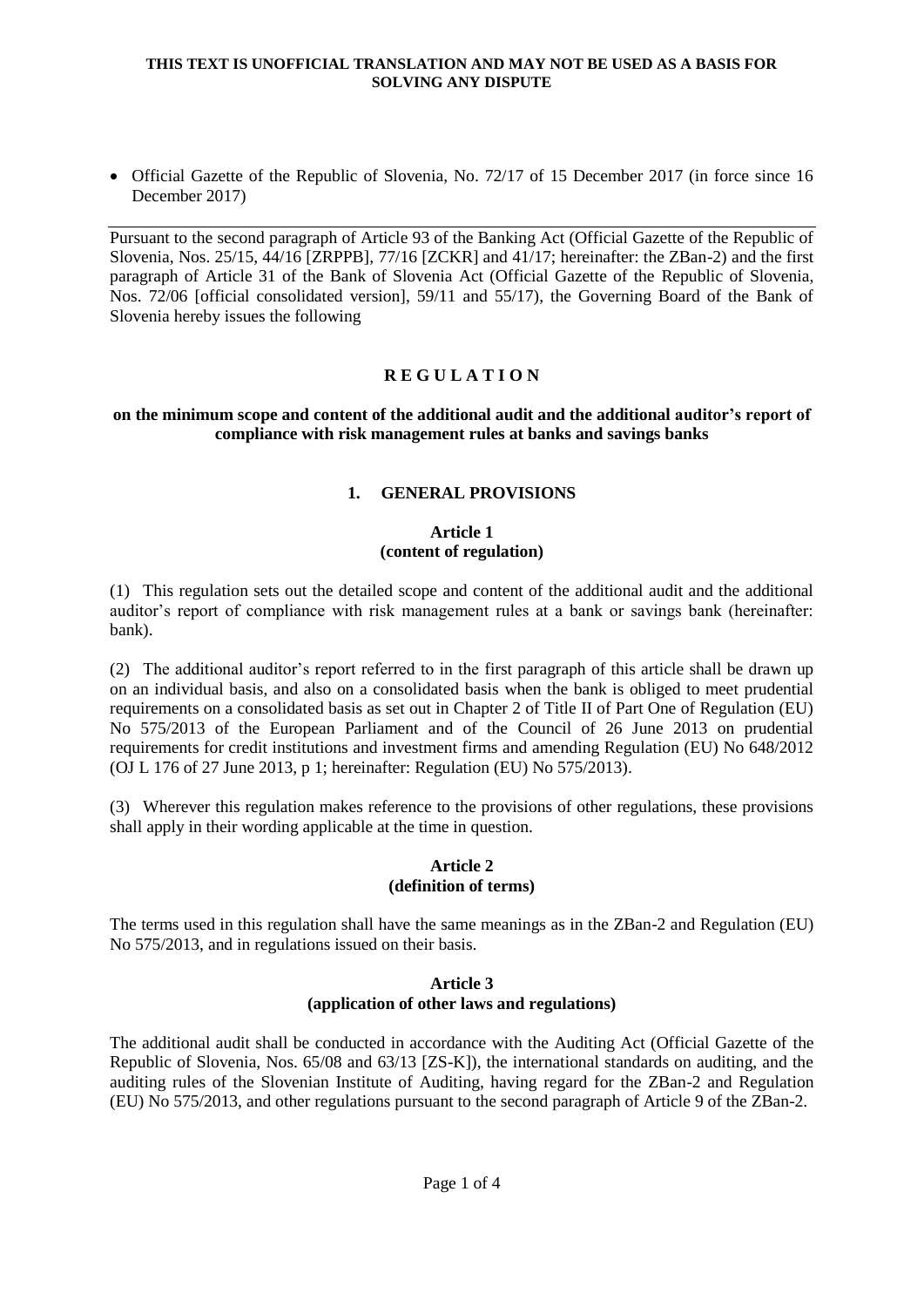# **2. SCOPE AND CONTENT OF ADDITIONAL AUDIT**

## **Article 4 (general provisions on additional audit)**

(1) The additional audit shall encompass a review of compliance with risk management rules at the bank.

(2) In the review of compliance with risk management rules at the bank, the auditor shall take account of the nature, scale and complexity of the risks inherent in the bank's business model and the activities that the bank performs.

## **Article 5 (adequacy of risk management)**

Within the framework of the additional audit, the auditor shall review whether the bank is regularly updating and documenting changes in:

(a) its strategies and policies for risk taking and risk management, including the distinction between material and immaterial risks;

(b) procedures for assessing risk exposure, including the assumptions applied in the assessment of risk exposure;

(c) the early warning process for increased risk, including the indicators used.

## **Article 6 (credit exposures)**

(1) Within the framework of the additional audit, the auditor shall review a random sample of:

(a) ten of the 50 largest credit exposures to examine the timeliness of the creation of value adjustments and provisions for credit losses in accordance with the international financial reporting standards pursuant to Regulation (EC) No 1606/2002 of the European Parliament and of the Council of 19 July 2002 on the application of international accounting standards (OJ L 243 of 11 September 2002; p 1) and Commission Regulation (EC) No 1126/2008 of 3 November 2008 adopting certain international accounting standards in accordance with Regulation (EC) No 1606/2002 of the European Parliament and of the Council (OJ L 320 of 29 November 2008; p 1) (hereinafter: the IFRS);

(b) ten of the 50 largest non-performing and forborne credit exposures to examine the correctness of the reporting of non-performing and forborne exposures in accordance with the rules set out in Annex V of Commission Implementing Regulation (EU) 680/2014 of 16 April 2014 laying down implementing technical standards with regard to supervisory reporting of institutions according to Regulation (EU) No 575/2013 of the European Parliament and of the Council (OJ L 191 of 28 June 2014, p 1; hereinafter: Regulation (EU) 680/2014) as at 31 December of the previous year;

(c) ten of the 50 largest performing forborne credit exposures under probation that had previously been treated as non-performing forborne credit exposures to examine the correctness of the reporting in accordance with the rules set out in Annex V of Regulation (EU) 680/2014) as at 31 December of the previous year;

(d) ten of the 50 largest credit exposures where the largest cancellation of value adjustments or provisions for credit losses has occurred relative to the previous accounting period to examine the justification thereof in accordance with the IFRS.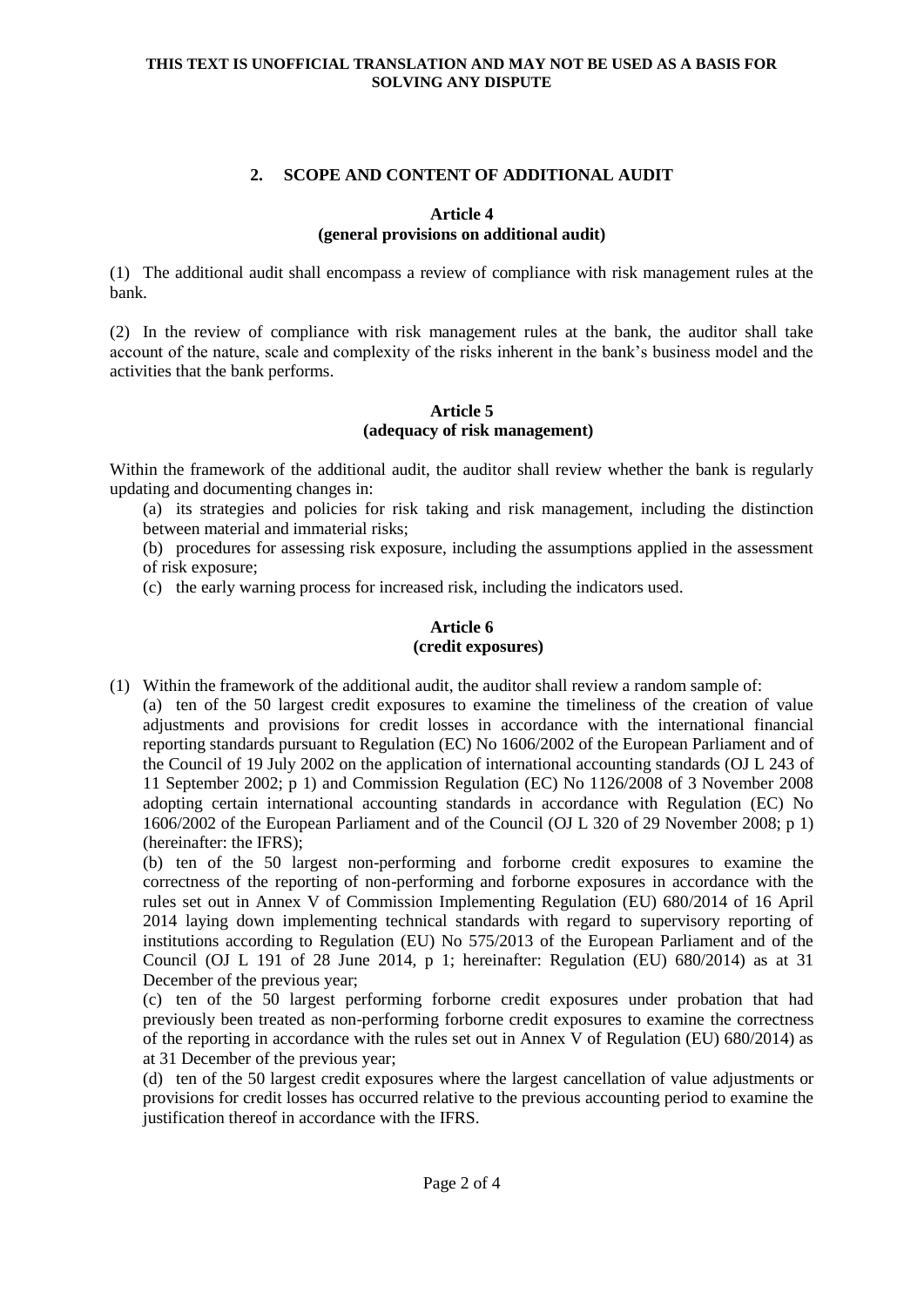(2) For the purposes of the review referred to in the first paragraph of this article, the exposures captured in the random sample of credit exposures shall be cited by name, whereby the samples of credit exposures for individual purposes under points (a) to (d) of the first paragraph of this article shall, where possible, be different.

#### **Article 7**

## **(valuation of real estate and movable property received for repayment of exposures)**

Within the framework of the additional audit, the auditor shall review the adequacy of the valuation of real estate and movable property received for the repayment of credit exposures as at 31 December of the previous year, in a sample of the ten largest items of real estate or movable property in terms of value.

# **3. SCOPE AND CONTENT OF ADDITIONAL AUDITOR'S REPORT**

#### **Article 8 (general provisions on additional auditor's report)**

(1) In connection with the additional audit set out in Section 2 of this regulation, the auditor shall draw up an additional auditor's report.

(2) In the additional auditor's report referred to in the first paragraph of this article, the auditor shall summarise the key findings of the audit for each of the areas set out in Section 2 of this regulation, and shall report on each of the substantive areas and sample cases that have been audited.

(3) The auditor shall also cite the following in the additional auditor's report referred to in the first paragraph of this article:

(a) any deficiencies identified during the audit,

(b) recommendations for improvements in areas where deficiencies have been identified,

(c) where appropriate, the findings with regard to the fulfilment of the auditor's recommendations from previous years.

## **4. FINAL PROVISIONS**

### **Article 9 (entry into force)**

This regulation shall enter into force on the day after its publication in the Official Gazette of the Republic of Slovenia, and shall begin to be applied during the audit of the annual report of the bank for the 2017 financial year.

#### **Article 10 (cessation of validity)**

On the day that this regulation begins to be applied, the Regulation on the minimum scope and content of the additional audit of compliance with risk management rules at banks and savings banks (Official Gazette of the Republic of Slovenia, No. 104/15) shall cease to be in force.